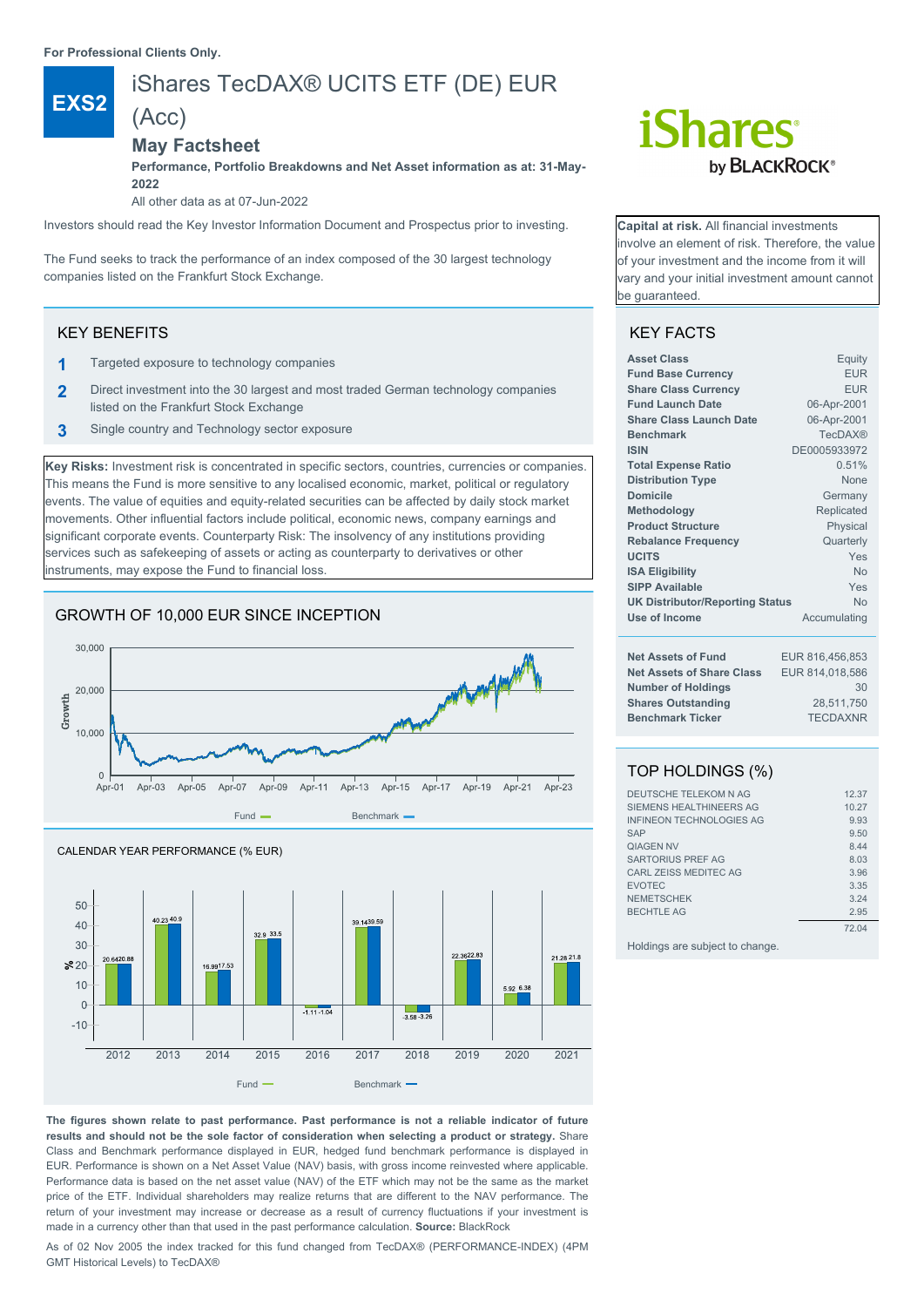#### SECTOR BREAKDOWN (%)

|                                        | Fund  |
|----------------------------------------|-------|
| Technology                             | 39.36 |
| <b>Health Care</b>                     | 34.66 |
| Telecommunication                      | 18.18 |
| Retail                                 | 2.93  |
| <b>Industrial Goods &amp; Services</b> | 2.43  |
| Oil & Gas                              | 1.87  |
| Chemicals                              | 0.53  |
| Cash and/or Derivatives                | 0.04  |
|                                        |       |

#### PORTFOLIO CHARACTERISTICS

| <b>Price to Earnings (TTM) Ratio</b> | 25.83x |
|--------------------------------------|--------|
| <b>Price to Book Ratio</b>           | 3.11x  |
|                                      |        |

#### DEALING INFORMATION

| <b>Exchange</b> |                         |  |  |  |                                                                      | Xetra            |
|-----------------|-------------------------|--|--|--|----------------------------------------------------------------------|------------------|
| <b>Ticker</b>   |                         |  |  |  |                                                                      | EXS <sub>2</sub> |
|                 | <b>Bloomberg Ticker</b> |  |  |  |                                                                      | <b>TDXPEX GY</b> |
| <b>RIC</b>      |                         |  |  |  | TECDAXEX.DE                                                          |                  |
| <b>SEDOL</b>    |                         |  |  |  |                                                                      | 7104604          |
|                 | <b>Trading Currency</b> |  |  |  |                                                                      | <b>EUR</b>       |
|                 |                         |  |  |  | This product is also listed on: Bolsa Mexicana De Valores, SIX Swiss |                  |
| Exchange        |                         |  |  |  |                                                                      |                  |

# GEOGRAPHIC BREAKDOWN (%) Germany



Geographic exposure relates principally to the domicile of the issuers of the securities held in the product, added together and then expressed as a percentage of the product's total holdings. However, in some instances it can reflect the location where the issuer of the securities carries out much of their business.

#### **GLOSSARY**

**Total Expense Ratio (TER):** A measure of the total costs associated with managing and operating a fund. The TER consists primarily of the management fee plus other expenses such as trustee, custody, or operating expenses. It is expressed as a percentage of the fund's total net asset value. **Distribution yield:** The distribution yield represents the ratio of distributed income over the last 12 months to the fund's current Net Asset Value.

**Product Structure:** Indicates whether the fund buys the actual underlying securities in the index (i.e. Physical) or whether the fund gains exposure to those securities by buying derivatives, such as swaps (known as 'Synthetic'). Swaps are a form of contract that promises to provide the return of the security to the fund, but the fund does not hold the actual security. This can introduce a risk that the counterparty defaults on the "promise" or contract.

**Methodology:** Indicates whether the product is holding all index securities in the same weight as the index (replicating) or whether an optimised subset of index securities is used (optimised/sampled) in order to efficiently track index performance.

**Want to learn more?**  $\left(\frac{1}{2}\right)$  +44 845 357 7000 **ight** info@ishares.co.uk **ightharmo[www.ishares.co.uk](http://www.ishares.co.uk)** 



#### **IMPORTANT INFORMATION:**

TecDAX® is a registered trademark of Deutsche Börse AG.

BlackRock Advisors (UK) Limited, which is authorised and regulated by the Financial Conduct Authority ('FCA'), having its registered office at 12 Throgmorton Avenue, London, EC2N 2DL, England, Tel +44 (0)20 7743 3000, has issued this document for access by Professional Clients only and no other person should rely upon the information contained within it. For your protection, calls are usually recorded. The German domiciled funds are "undertakings for collective investment in transferable securities" in conformity with the directives within the meaning of the German Law on the investments. These funds are managed by BlackRock Asset Management Deutschland AG which is authorised and regulated by the Bundesanstalt für Finanzdienstleistungsaufsicht.

BlackRock has not considered the suitability of this investment against your individual needs and risk tolerance. The data displayed provides summary information, investment should be made on the basis of the relevant Prospectus which is available from the manager.

In the UK, this document is directed only at persons who are either (i) persons who have professional experience in matters relating to investments who fall within Article 19 (1) of the Financial Services and Markets Act 2000 (Financial Promotion) Order 2005 ("FPO"), (ii) persons who are certified high net worth individuals and fall within Article 48 of the FPO or self certified high net worth individuals falling within Art 48(A) of the FPO; or (iii) high net worth companies, unincorporated associations etc which fall within Article 49 of the FPO or (iv) persons to whom it may otherwise lawfully be communicated. All persons who fall within the above categories are deemed 'relevant' persons'. Any person who is not a relevant person should not act or rely on this document or any of its contents. Any decision to invest must be based solely on the information contained in the Prospectus or Key Investor Information Document and the latest half-yearly report and unaudited accounts and/or annual report and audited accounts. Investors should read the fund specific risks in the Key Investor Information Document and the Prospectus.

This document is not, and under no circumstances is to be construed as an advertisement or any other step in furtherance of a public offering of shares in the United States or Canada. This document is not aimed at persons who are resident in the United States, Canada or any province or territory thereof, where the companies/securities are not authorised or registered for distribution and where no prospectus has been filed with any securities commission or regulatory authority. The companies/securities may not be acquired or owned by, or acquired with the assets of, an ERISA Plan.

Investment in the products mentioned in this document may not be suitable for all investors. Past performance is not a guide to future performance and should not be the sole factor of consideration when selecting a product. The price of the investments may go up or down and the investor may not get back the amount invested. Your income is not fixed and may fluctuate. The value of investments involving exposure to foreign currencies can be affected by exchange rate movements. We remind you that the levels and bases of, and reliefs from, taxation can change.

In respect of the products mentioned this document is intended for information purposes only and does not constitute investment advice or an offer to sell or a solicitation of an offer to buy the securities described within. This document may not be distributed without authorisation from the manager.

© 2022 BlackRock, Inc. All Rights reserved. BLACKROCK, BLACKROCK SOLUTIONS, ALADDIN, iSHARES, LIFEPATH, SO WHAT DO I DO WITH MY MONEY, INVESTING FOR A NEW WORLD, and BUILT FOR THESE TIMES are registered and unregistered trademarks of BlackRock, Inc. or its subsidiaries in the United States and elsewhere. All other trademarks are those of their respective owners